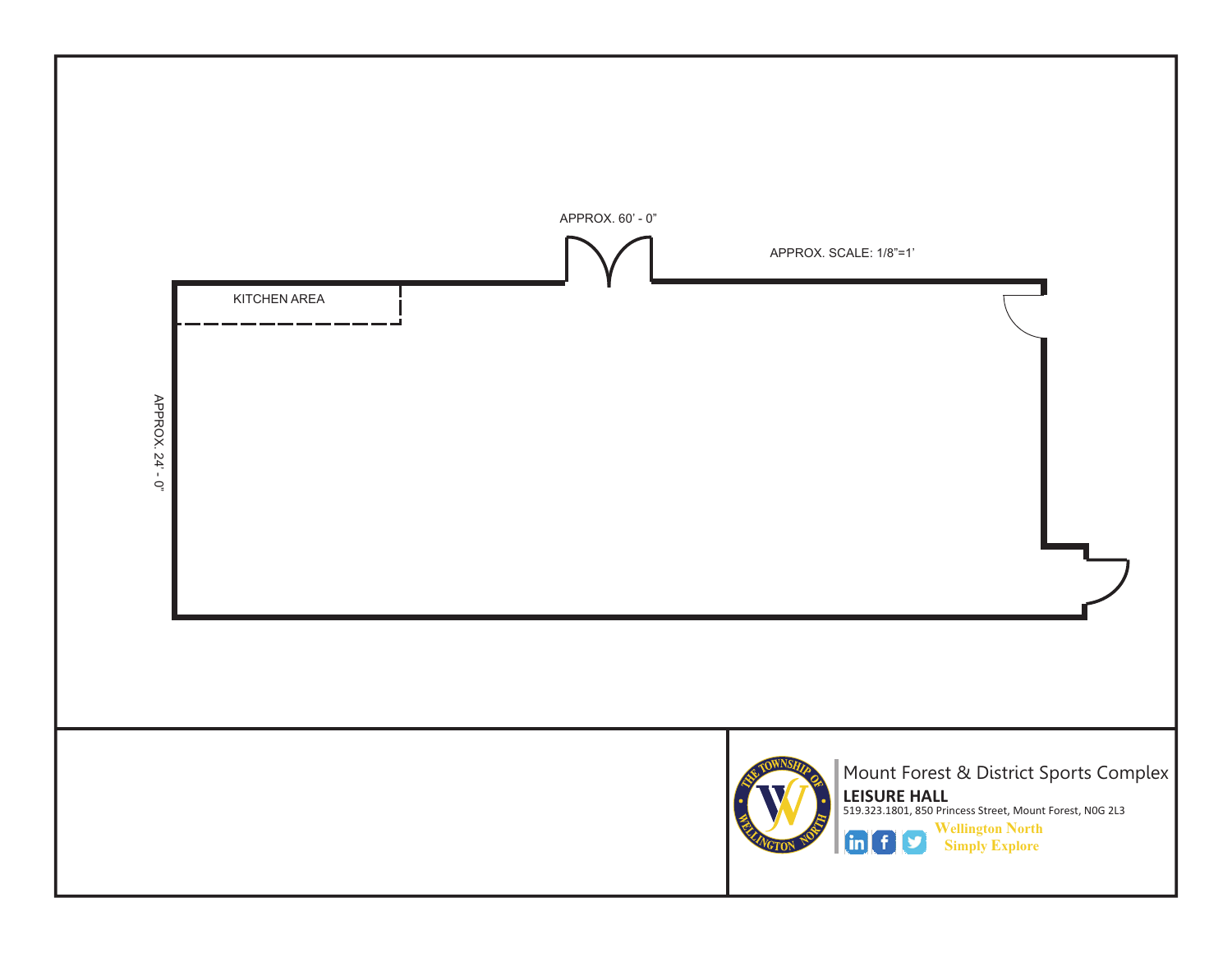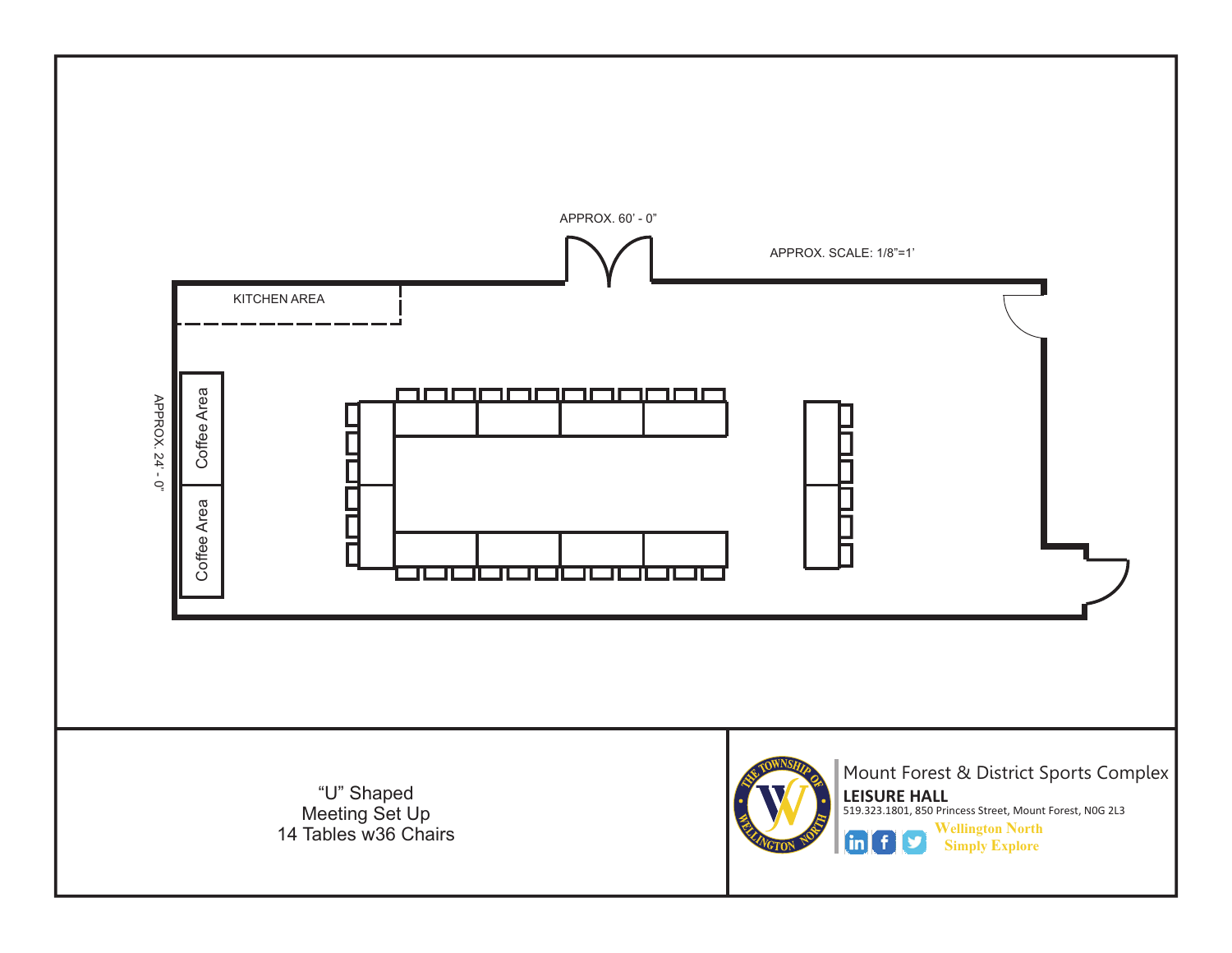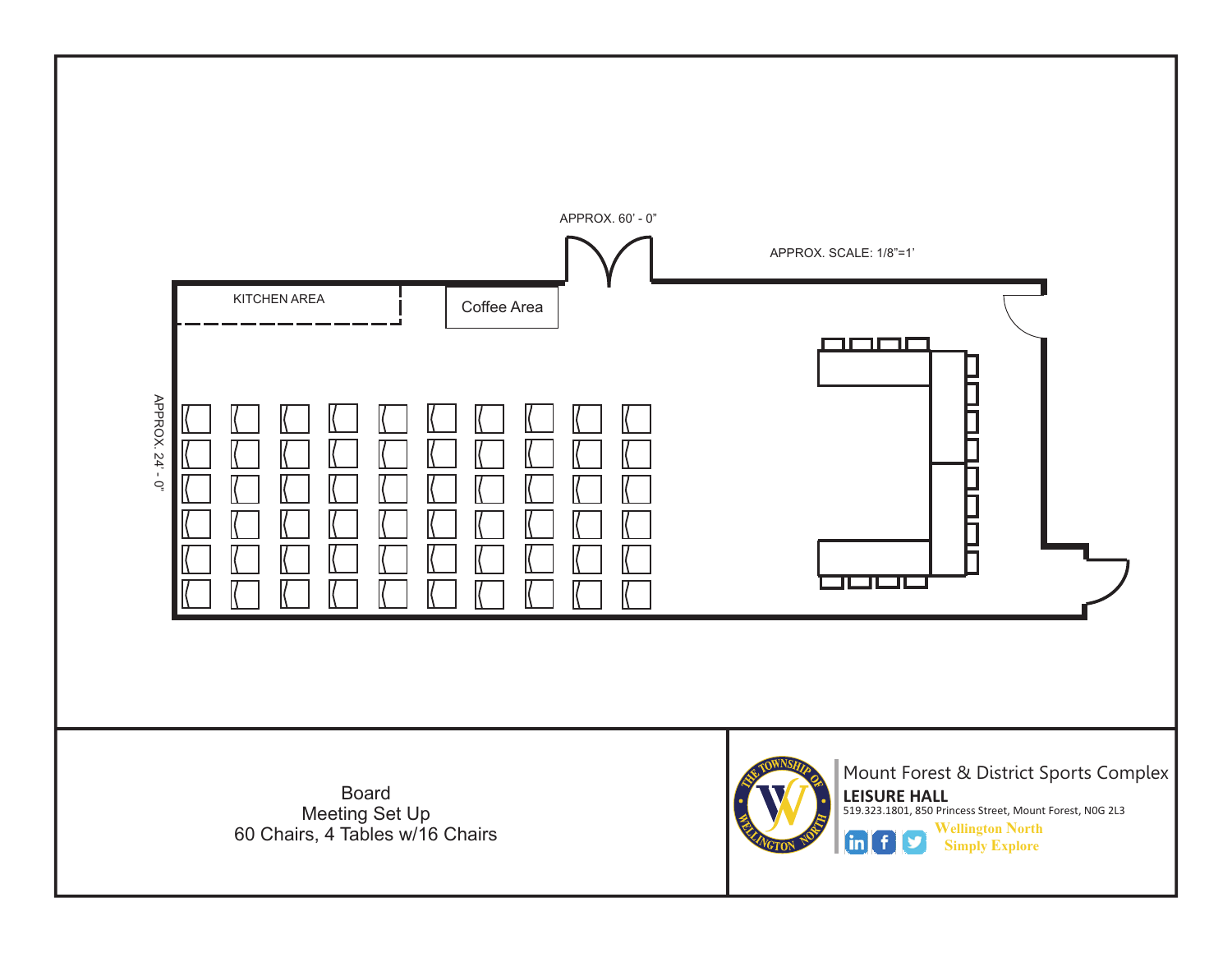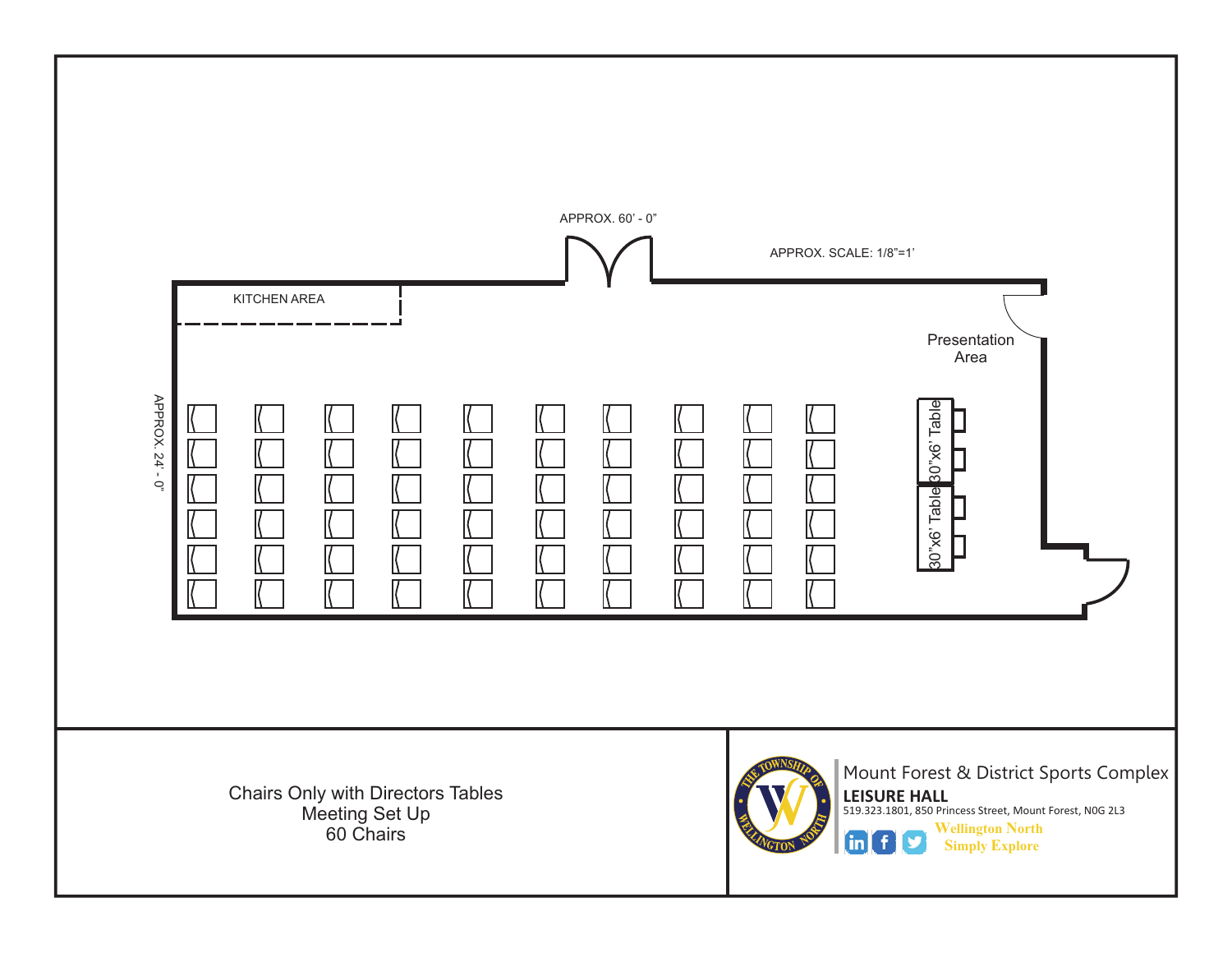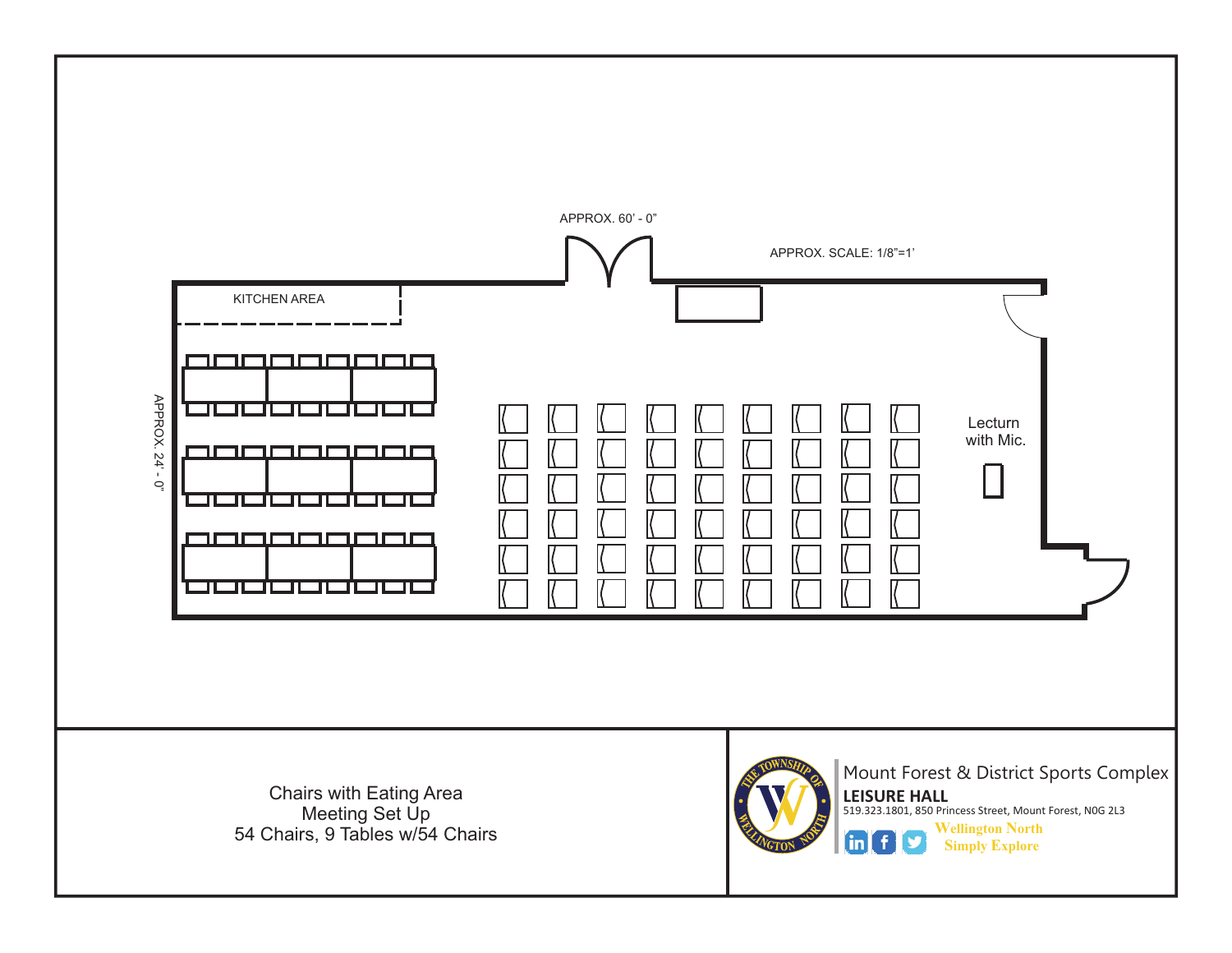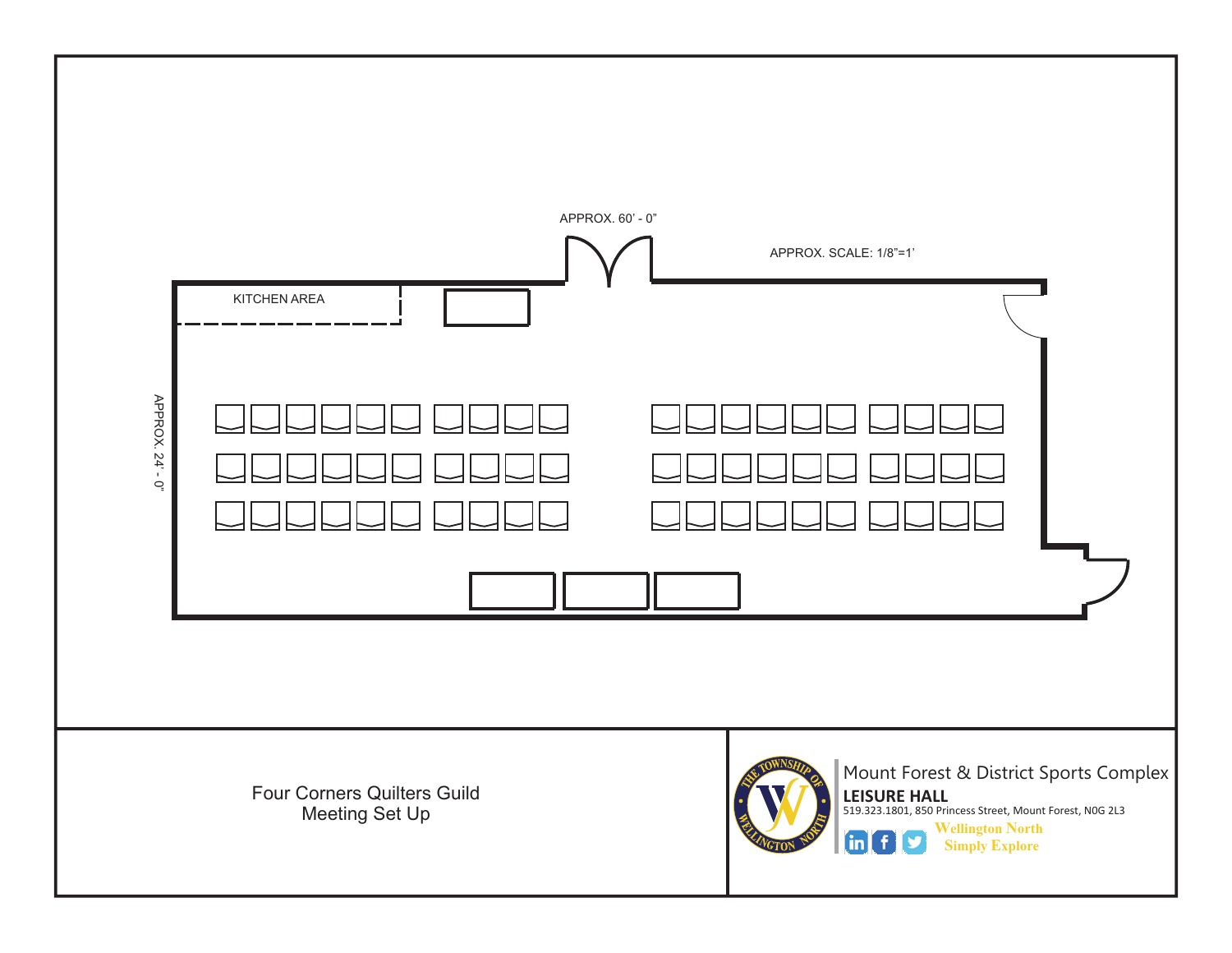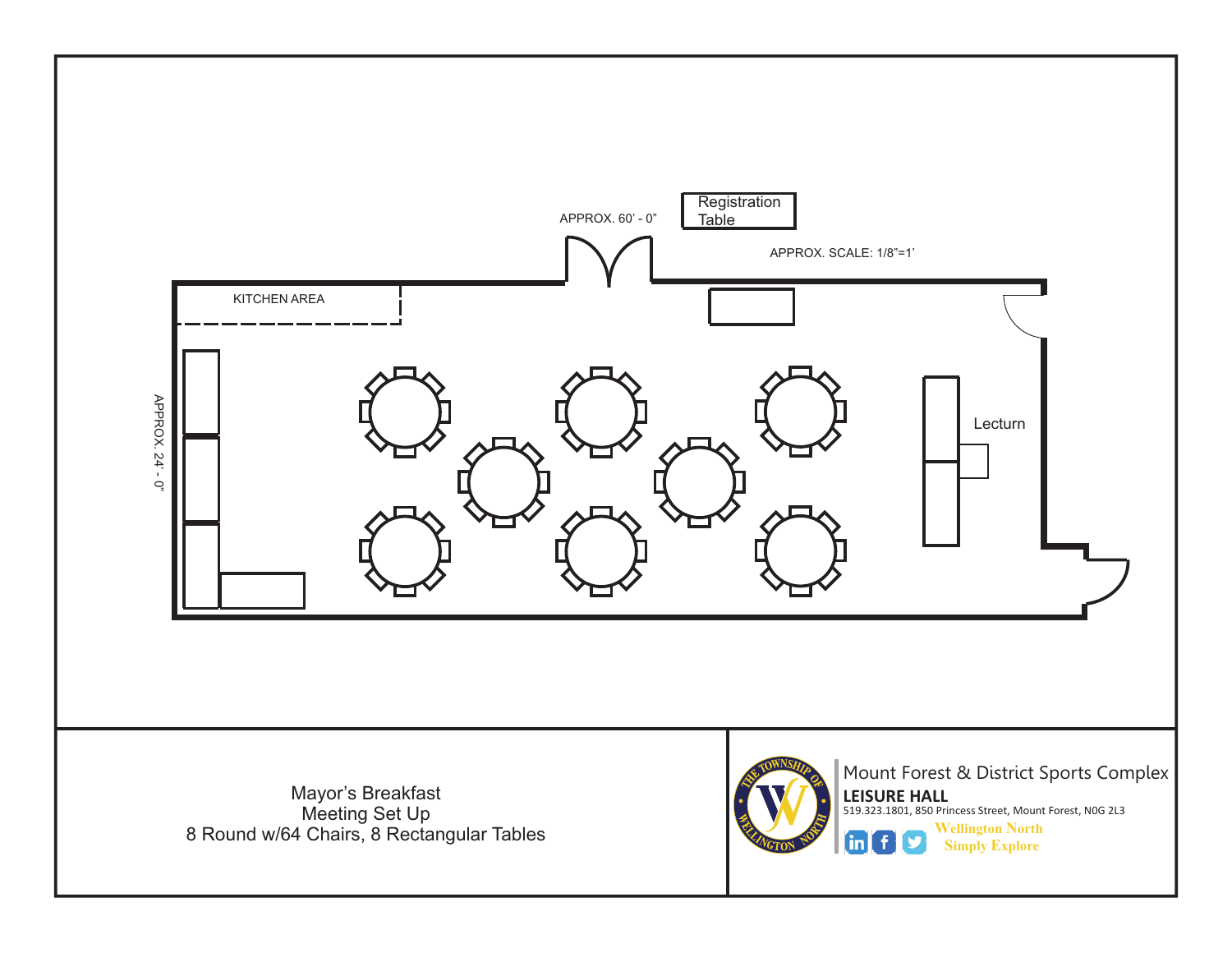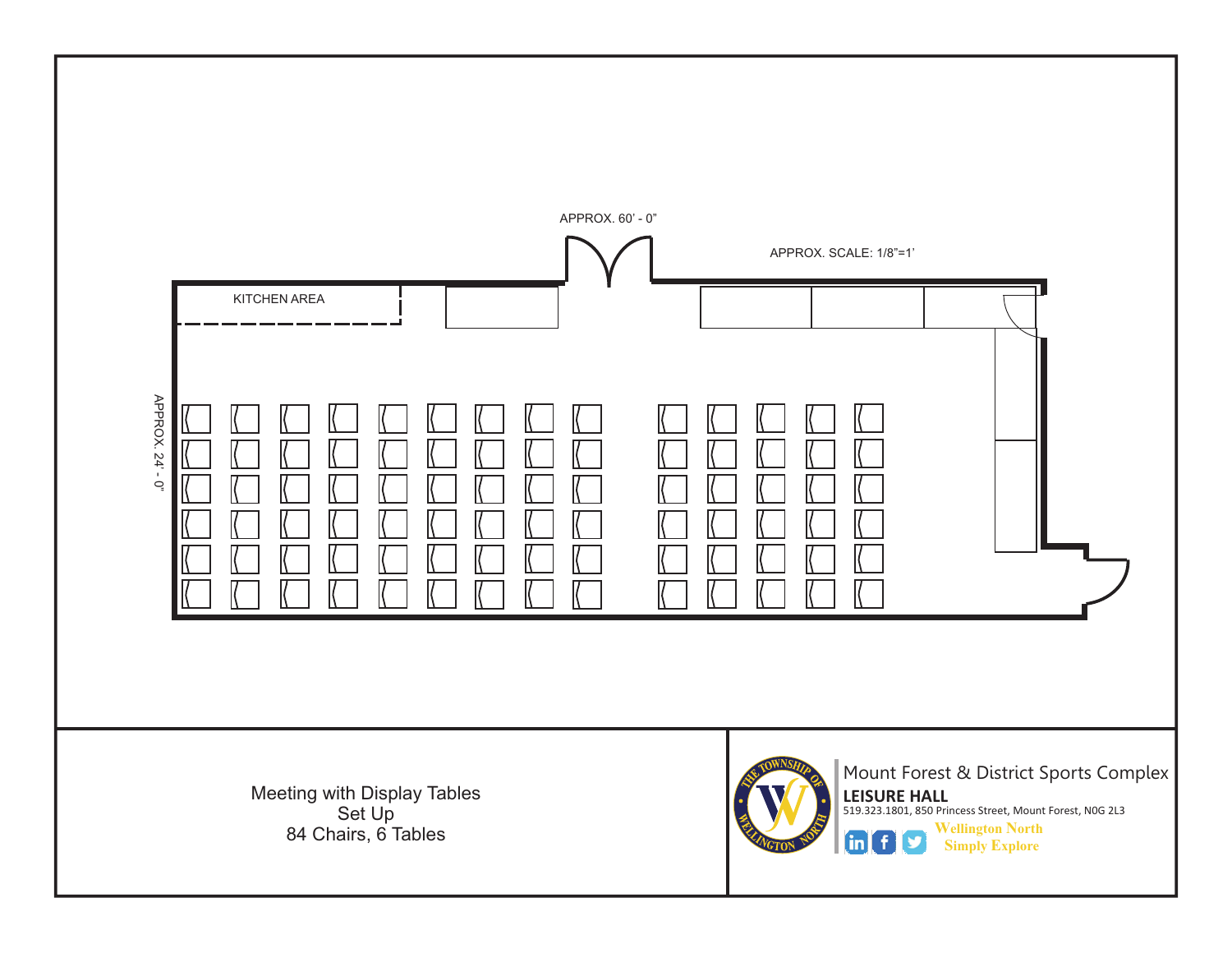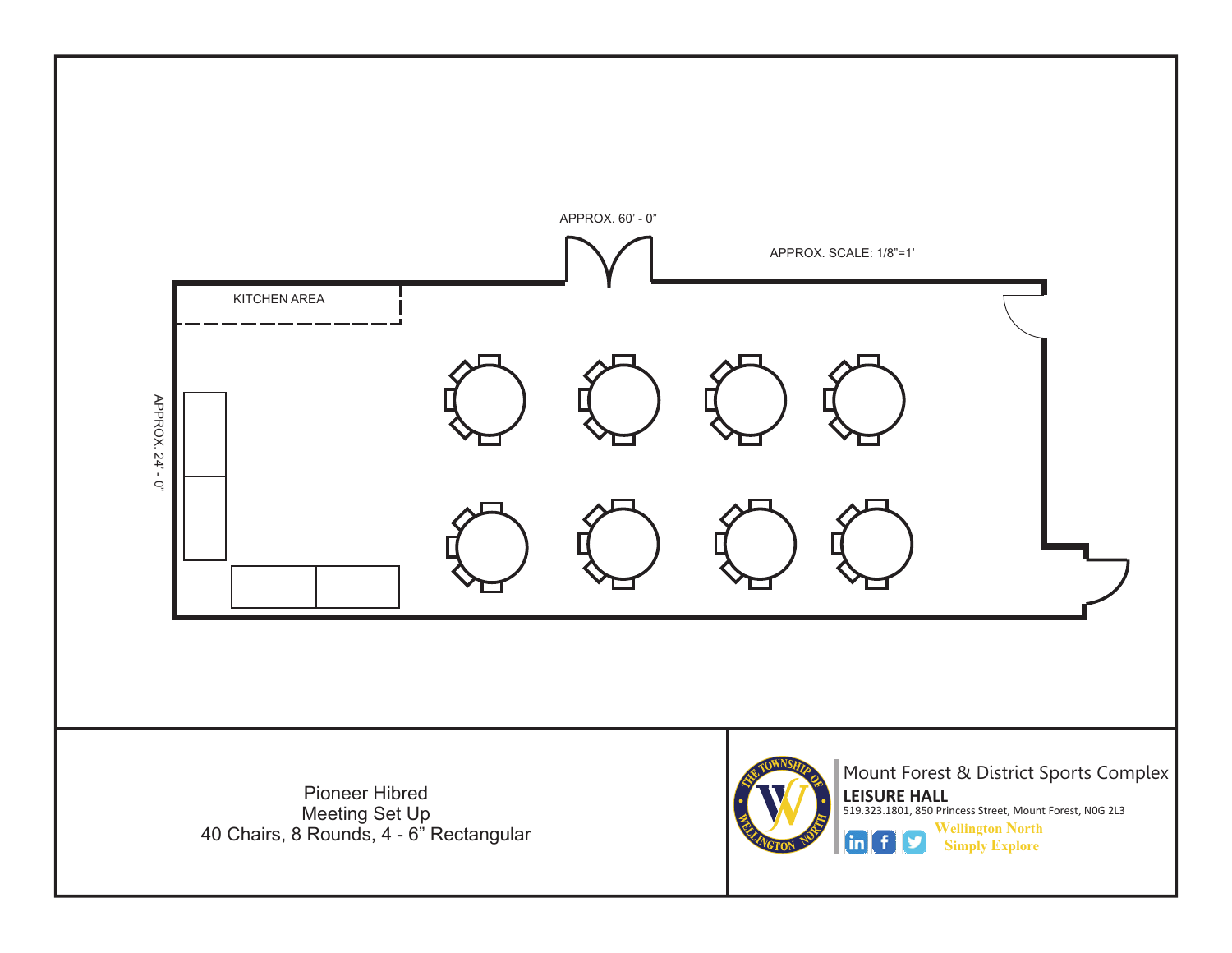![](_page_9_Figure_0.jpeg)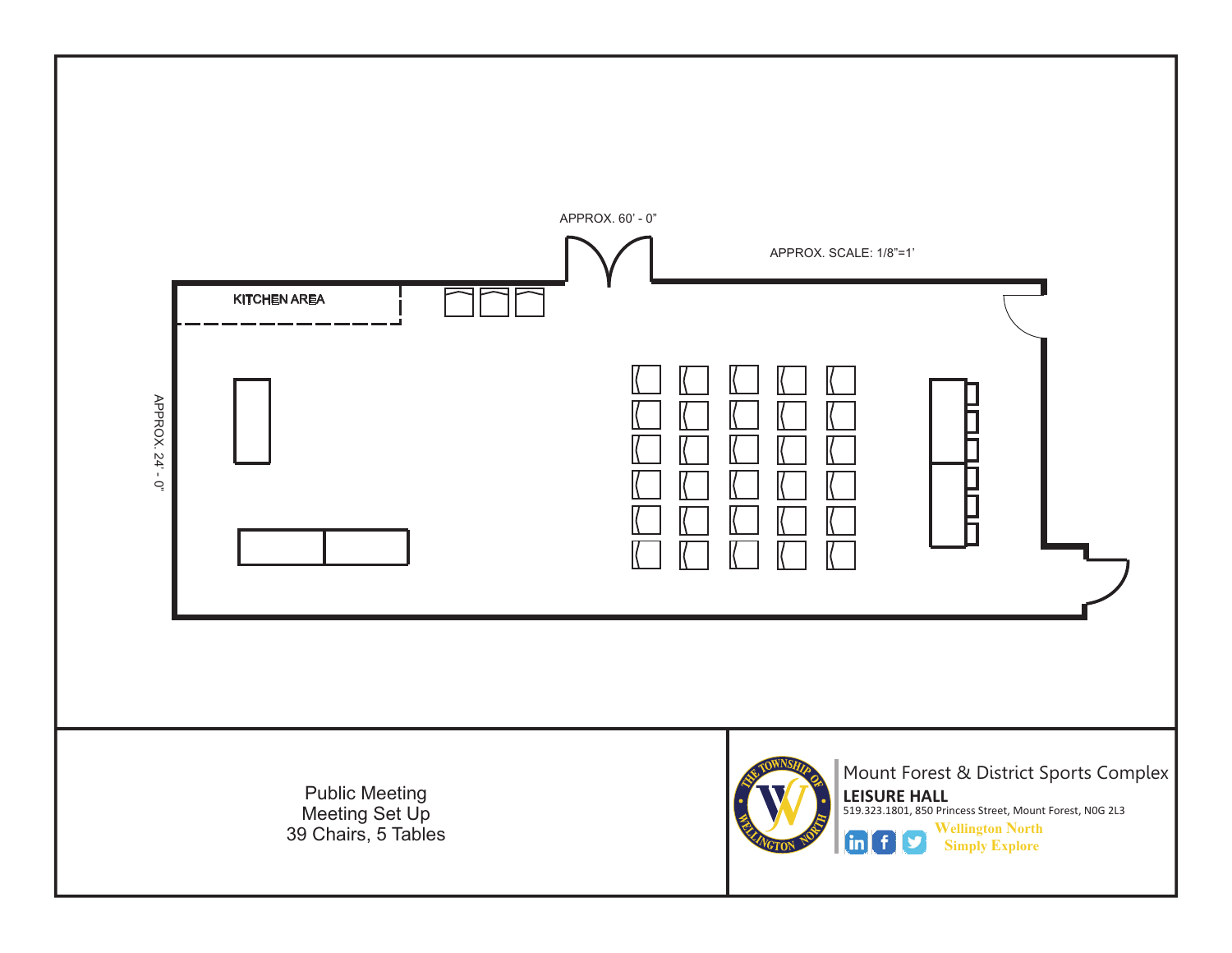![](_page_10_Figure_0.jpeg)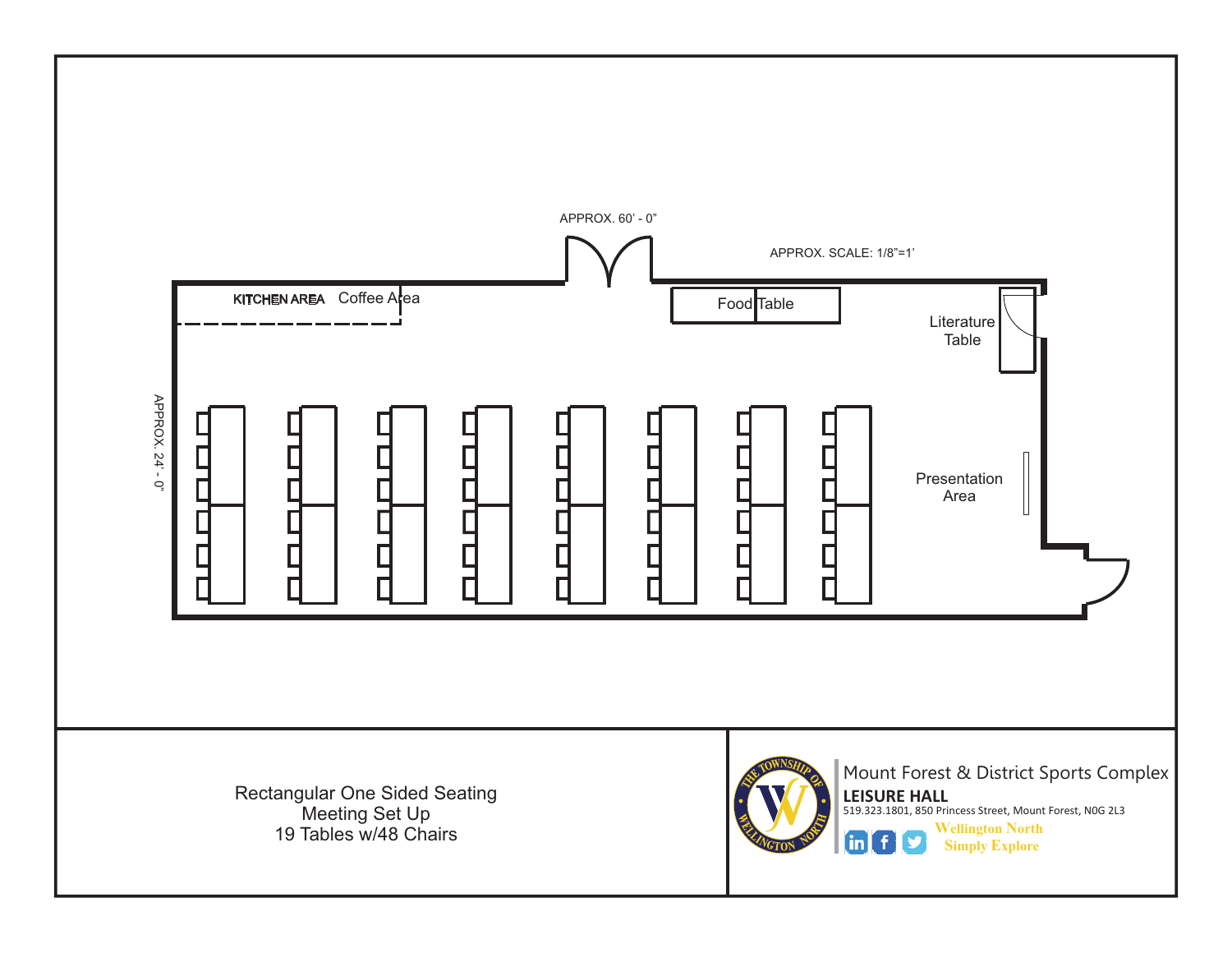![](_page_11_Figure_0.jpeg)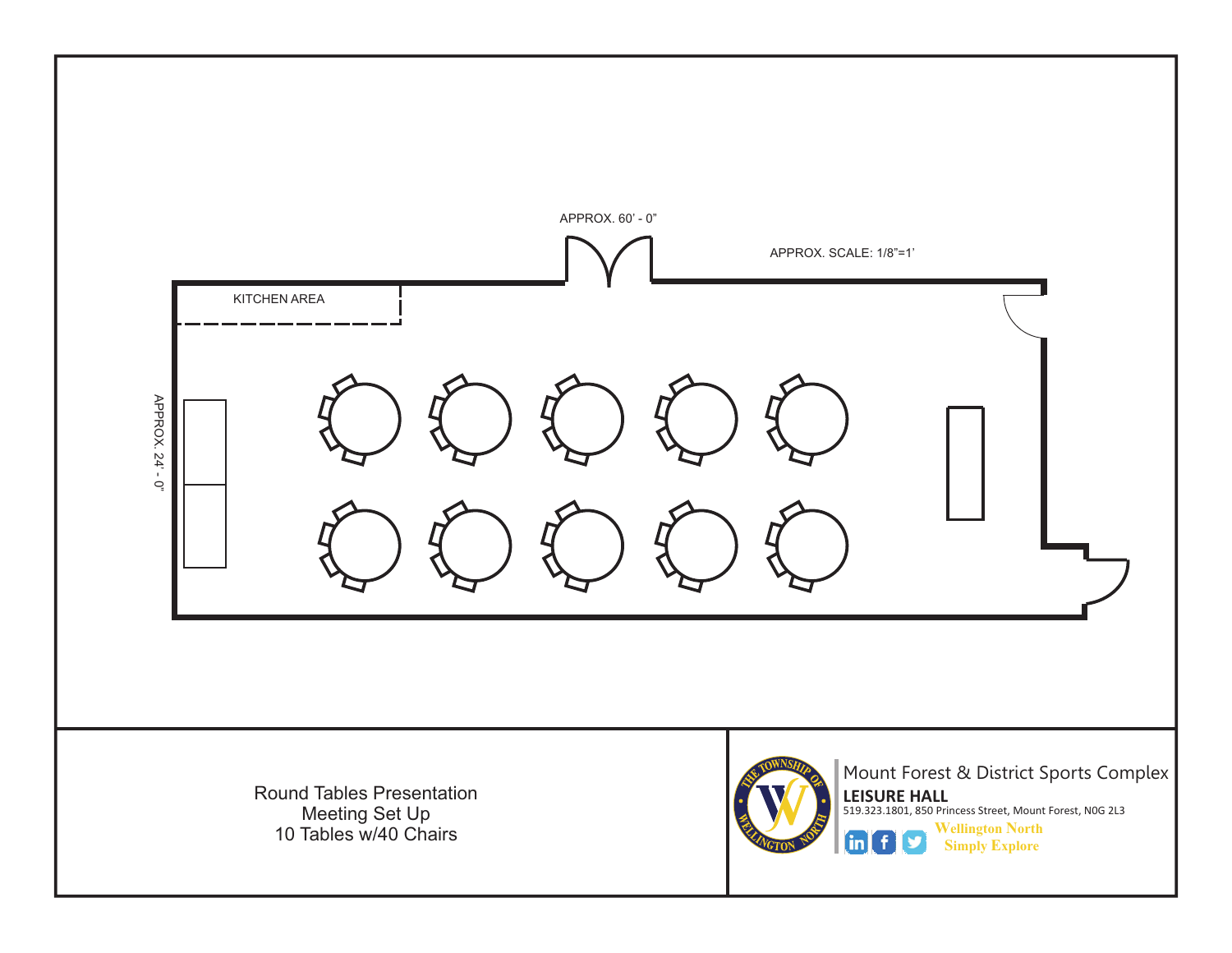![](_page_12_Figure_0.jpeg)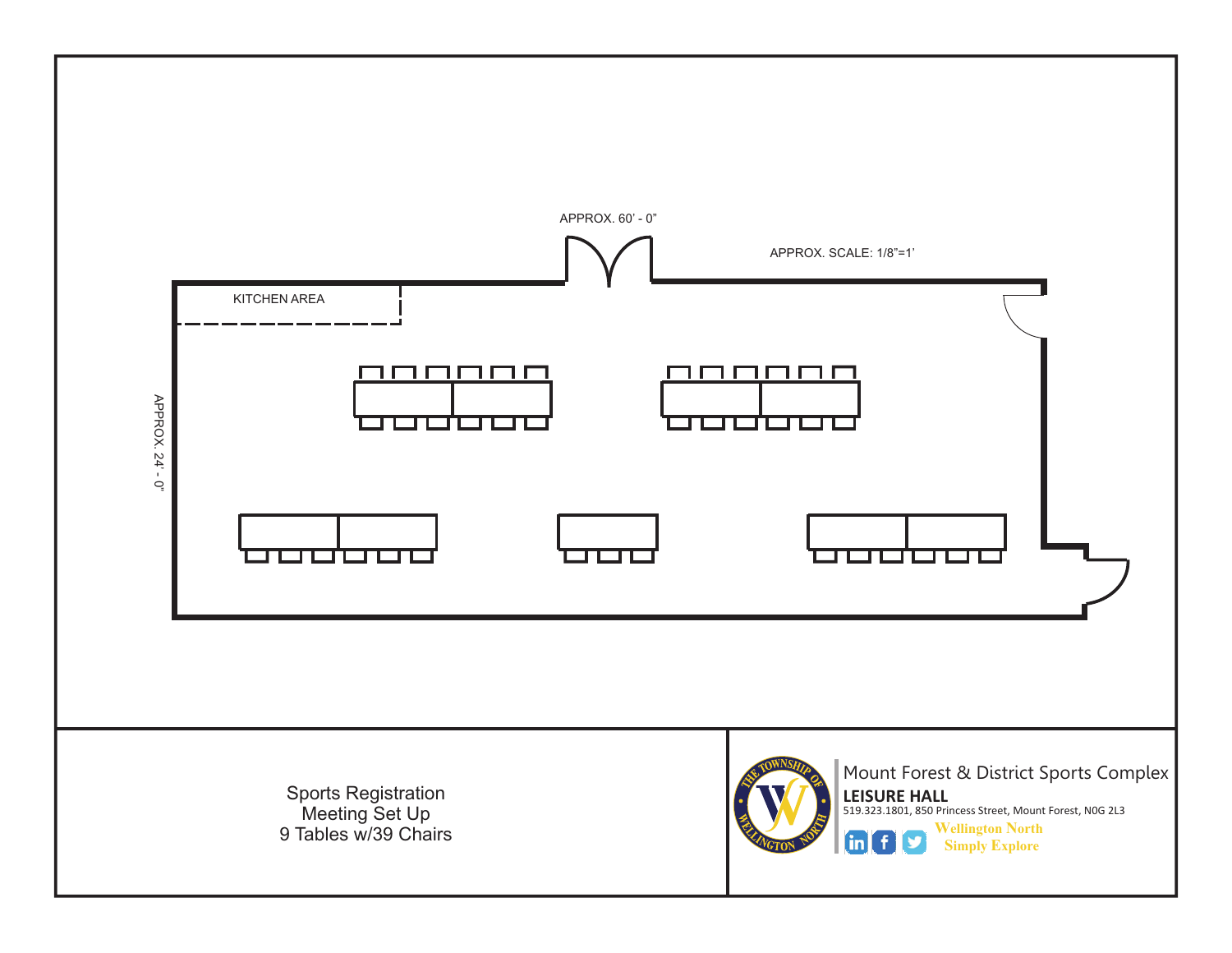![](_page_13_Figure_0.jpeg)